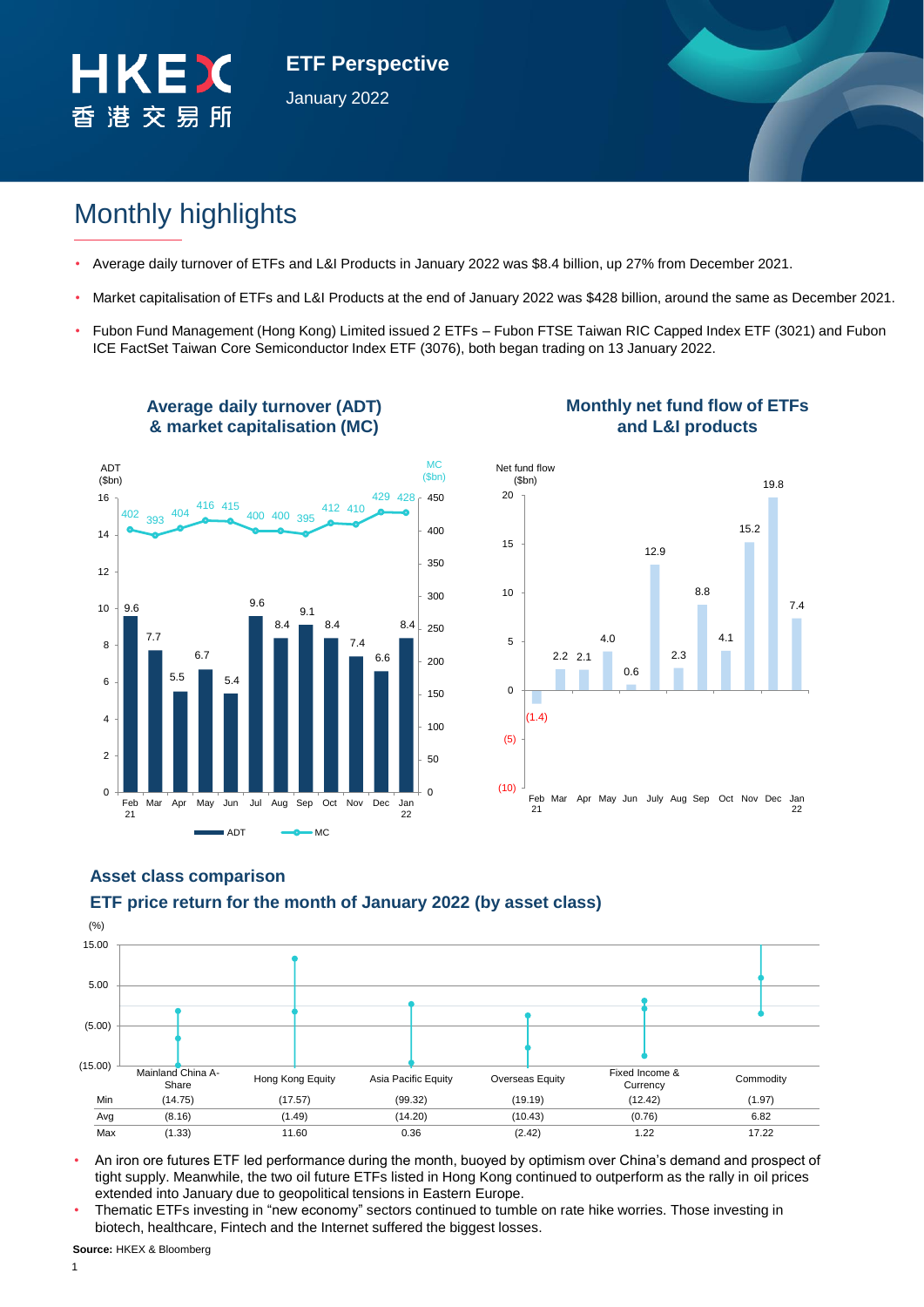# Newly listed product

# **Fubon FTSE Taiwan RIC Capped Index ETF (3021)**

### **Investment objective**

The ETF aims to track the FTSE Taiwan RIC Capped Index, which represents the performance of Taiwan large- and mid-cap stocks. Securities are weighted based on their free float-adjusted market cap with the index weight in a single constituent capped at 20%.

# **Fubon ICE FactSet Taiwan Core Semiconductor Index ETF (3076)**

### **Investment objective**

The ETF tracks the ICE FactSet Taiwan Core Semiconductor Index, which is a rules-based equity benchmark designed to track the performance of Taiwan companies listed either on the TWSE or the General Stock Board of the TPEX that are involved in the semiconductor industry.

#### **Key information**

| Issuer                      | Fubon Fund Management (Hong<br>Kong) Limited |
|-----------------------------|----------------------------------------------|
| Fund size as of end-Jan     | US\$3.83M                                    |
| <b>Listing Date</b>         | 13 Jan 2022                                  |
| <b>Benchmark</b>            | FTSE Taiwan RIC Capped Index                 |
| Trading currency            | <b>HKD</b>                                   |
| NAV as of end-Jan           | HK\$7.47                                     |
| Closing price as of end-Jan | HK\$7.30                                     |
| Lot size                    | 200                                          |
| Ongoing charges figure      | 1.60%                                        |
|                             |                                              |

#### **Key information**

| Issuer                      | Fubon Fund Management (Hong<br>Kong) Limited   |  |  |  |  |
|-----------------------------|------------------------------------------------|--|--|--|--|
| Fund size as of end-Jan     | <b>US\$5.60M</b>                               |  |  |  |  |
| <b>Listing Date</b>         | 13 Jan 2022                                    |  |  |  |  |
| <b>Benchmark</b>            | ICE FactSet Taiwan Core<br>Semiconductor Index |  |  |  |  |
| Trading currency            | HKD                                            |  |  |  |  |
| NAV as of end-Jan           | HK\$7.40                                       |  |  |  |  |
| Closing price as of end-Jan | HK\$7.30                                       |  |  |  |  |
| Lot size                    | 200                                            |  |  |  |  |
| Ongoing charges figure      | 1.60%                                          |  |  |  |  |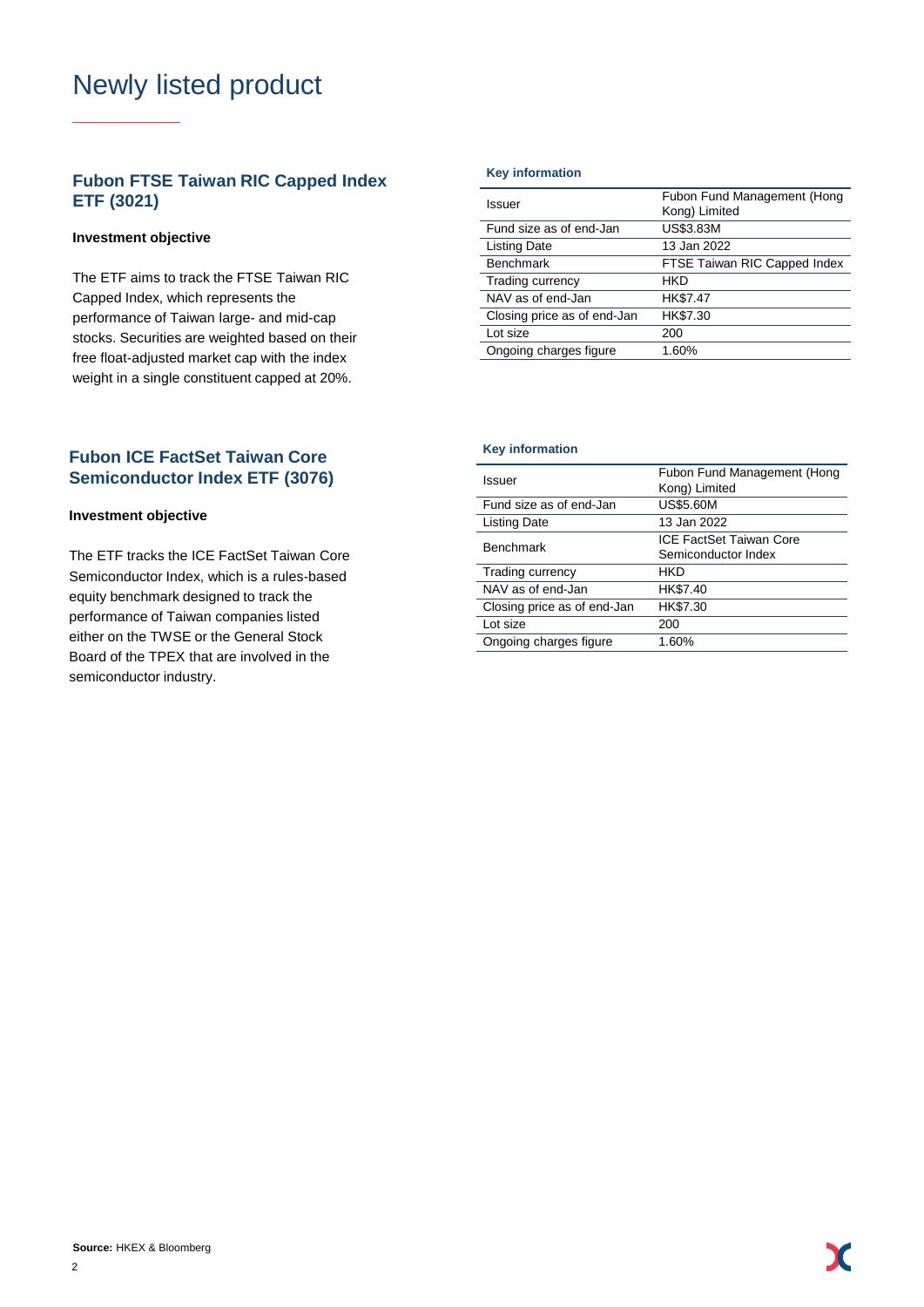# ETFs of the month

### The three best-performing ETFs in January 2022:

#### **SSIF DCE Iron Ore Futures Index ETF (3047 / 9047) 1**

#### **Investment objective**

The ETF seeks to track the performance of the DCE Iron Ore Futures Price Index by investing directly into the iron ore futures contracts listed on the Dalian Commodity Exchange.

#### **Key information**

| Issuer                      | Shanxi Securities International<br>Asset Management Limited |  |  |  |
|-----------------------------|-------------------------------------------------------------|--|--|--|
| Fund size as of end-Jan     | <b>US\$25.50M</b>                                           |  |  |  |
| <b>Listing Date</b>         | 27 Mar 2020                                                 |  |  |  |
| <b>Benchmark</b>            | DCE Iron Ore Futures Price Index                            |  |  |  |
| Trading currency            | HKD / USD                                                   |  |  |  |
| NAV as of end-Jan           | HK\$14.72                                                   |  |  |  |
| Closing price as of end-Jan | HK\$14.70                                                   |  |  |  |
| Lot size                    | 100                                                         |  |  |  |
| Ongoing charges figure      | 2.50%                                                       |  |  |  |

#### **Global X S&P Crude Oil Futures Enhanced ER ETF (3097) 2**

#### **Investment objective**

The futures-based ETF tracks the underlying index by investing directly in the West Texas Intermediate (WTI) crude oil futures contracts traded on the New York Mercantile Exchange.

#### **Key information**

| Issuer                      | Mirae Asset Global Investments<br>(Hong Kong) Limited     |  |  |  |
|-----------------------------|-----------------------------------------------------------|--|--|--|
| Fund size as of end-Jan     | HK\$73.63M                                                |  |  |  |
| <b>Listing Date</b>         | 16 Jun 2016                                               |  |  |  |
| <b>Benchmark</b>            | S&P GSCI Crude Oil Enhanced<br><b>Index Excess Return</b> |  |  |  |
| Trading currency            | HKD                                                       |  |  |  |
| NAV as of end-Jan           | HK\$4.99                                                  |  |  |  |
| Closing price as of end-Jan | HK\$4.98                                                  |  |  |  |
| Lot size                    | 500                                                       |  |  |  |
| Ongoing charges figure      | 1.33%                                                     |  |  |  |

#### **Samsung S&P GSCI Crude Oil ER Futures ETF (3175) 3**

### **Investment objective**

The underlying index of the ETF is designed to measure a strategy that holds 55% exposure in the one-month forward contract, 30% in the two-month forward contract, and 15% in the three-month forward contract.

#### **Key information**

| Issuer                      | Samsung Asset Management<br>(Hong Kong) Limited                             |
|-----------------------------|-----------------------------------------------------------------------------|
| Fund size as of end-Jan     | <b>HK\$1.27B</b>                                                            |
| <b>Listing Date</b>         | 29 Apr 2016                                                                 |
| <b>Benchmark</b>            | S&P GSCI Crude Oil Multiple<br>Contract 55/30/15 1M/2M/3M<br>(USD) ER Index |
| Trading currency            | HKD                                                                         |
| NAV as of end-Jan           | HK\$6.06                                                                    |
| Closing price as of end-Jan | HK\$6.05                                                                    |
| Lot size                    | 200                                                                         |
| Ongoing charges figure      | 1.33%                                                                       |
|                             |                                                                             |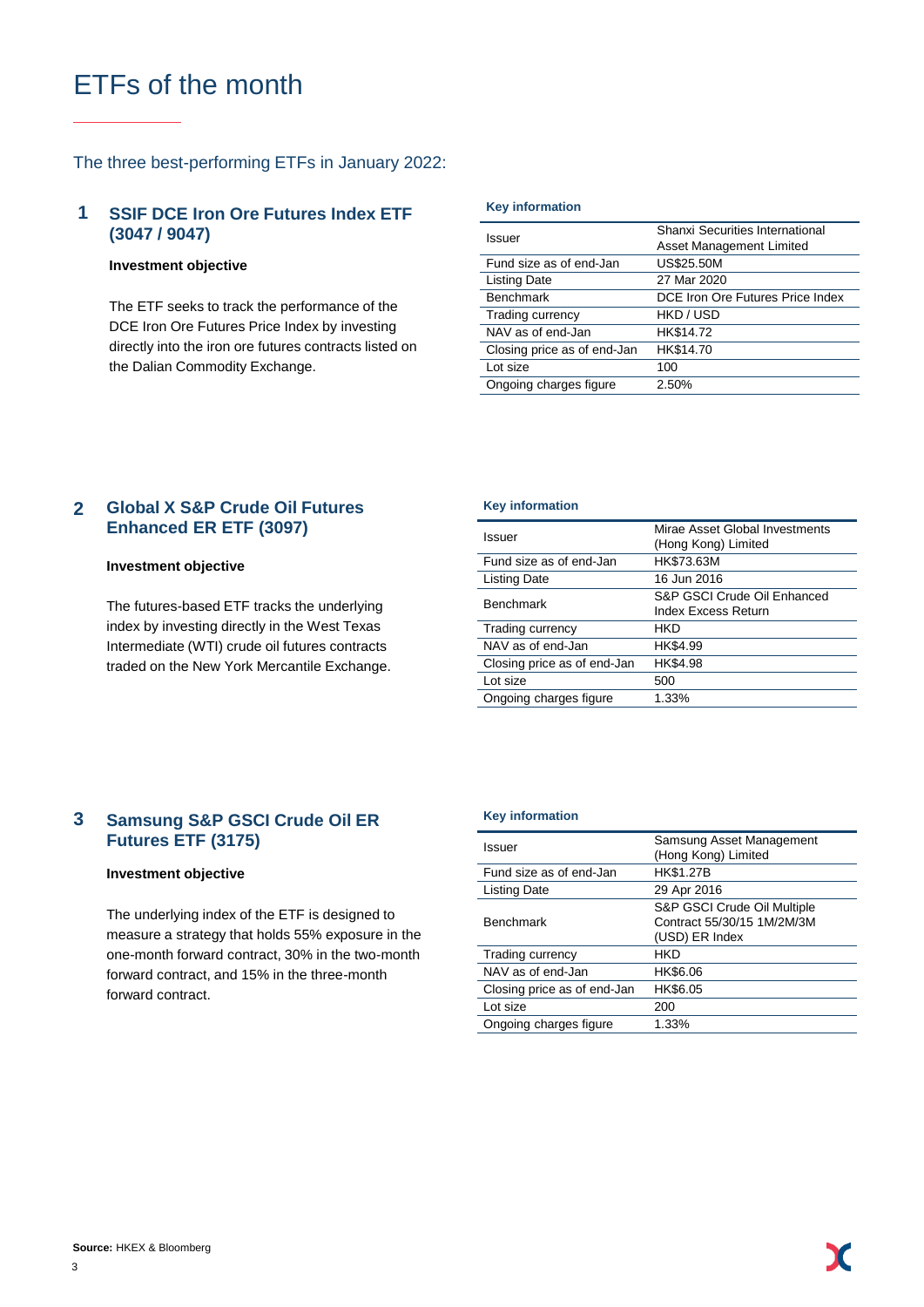# ETF performance

# **10 best performing ETFs in January 2022 10 worst performing ETFs in January 2022**

|    | <b>Stock</b><br>Code | Name                                                     | <b>Monthly</b><br>Return (%) |                | <b>Stock</b><br>Code | <b>Name</b>                     |
|----|----------------------|----------------------------------------------------------|------------------------------|----------------|----------------------|---------------------------------|
| 1  | 3047                 | SSIF DCE Iron Ore Futures Index<br>ETF                   | 17.22                        | 1              | 3185                 | Global                          |
| 2  | 3097                 | Global X S&P Crude Oil Futures<br><b>Enhanced ER ETF</b> | 15.22                        | $\overline{2}$ | 3174                 | CSOP <sub>(</sub><br>Disrupti   |
| 3  | 3175                 | Samsung S&P GSCI Crude Oil<br><b>ER Futures ETF</b>      | 13.72                        | 3              | 2820                 | Global                          |
| 4  | 3143                 | ChinaAMC Hong Kong Banks<br><b>ETF</b>                   | 11.60                        | 4              | 3072                 | Nikko A                         |
| 5  | 3070                 | Ping An of China CSI HK<br>Dividend ETF                  | 7.59                         | 5              | 3162                 | CSOP <sup>(</sup><br><b>ETF</b> |
| 6  | 3037                 | CSOP Hang Seng Index ETF                                 | 2.18                         | 6              | 3134                 | CSOP <sub>I</sub><br>Photovo    |
| 7  | 2800                 | Tracker Fund of Hong Kong                                | 1.96                         | 7              | 3194                 | CSOP <sup>(</sup><br>Techno     |
| 8  | 2833                 | Hang Seng Index ETF                                      | 1.84                         | 8              | 3023                 | Ping Ar<br>ETF                  |
| 9  | 3115                 | iShares Core Hang Seng Index<br><b>ETF</b>               | 1.76                         | 9              | 3069                 | ChinaA<br>Kong B                |
| 10 | 3110                 | Global X Hang Seng High<br>Dividend Yield ETF            | 1.56                         | 10             | 2845                 | Global<br>and Bat               |

|    | <b>Stock</b><br>Code | <b>Name</b>                                                | <b>Monthly</b><br>Return (%) |
|----|----------------------|------------------------------------------------------------|------------------------------|
| 1  | 3185                 | Global X FinTech FTF                                       | $-19.19$                     |
| 2  | 3174                 | CSOP China Healthcare<br><b>Disruption Index ETF</b>       | $-17.57$                     |
| 3  | 2820                 | Global X China Biotech ETF                                 | $-17.19$                     |
| 4  | 3072                 | Nikko AM Global Internet FTF                               | $-16.28$                     |
| 5  | 3162                 | CSOP Global Smart Driving Index<br>ETF                     | $-15.95$                     |
| 6  | 3134                 | CSOP Huatai-PineBridge CSI<br>Photovoltaic Industry ETF    | $-14.75$                     |
| 7  | 3194                 | <b>CSOP Global Cloud Computing</b><br>Technology Index ETF | $-14.28$                     |
| 8  | 3023                 | Ping An Nasdag AI and Robotics<br><b>ETF</b>               | $-13.89$                     |
| 9  | 3069                 | ChinaAMC Hang Seng Hong<br>Kong Biotech Index ETF          | $-13.65$                     |
| 10 | 2845                 | Global X China Flectric Vehicle<br>and Battery ETF         | $-13.23$                     |

# L&I product performance

### **3 best single-day returns in L&I products in December 2021**

| <b>Stock Code</b> | <b>Name</b>                                            | <b>Date</b> | Single-Day % Change |
|-------------------|--------------------------------------------------------|-------------|---------------------|
| 7226              | CSOP Hang Seng TECH Index Daily (2x) Leveraged Product | 12/1/2022   | $9.66\%$            |
| 7552              | CSOP Hang Seng TECH Index Daily (-2x) Inverse Product  | 5/1/2022    | 9.64%               |
| 7226              | CSOP Hang Seng TECH Index Daily (2x) Leveraged Product | 20/1/2022   | 9.16%               |

### **3 worst single-day returns in L&I products in December 2021**

| <b>Stock Code</b> | <b>Name</b>                                            | <b>Date</b> | Single-Day % Change |
|-------------------|--------------------------------------------------------|-------------|---------------------|
| 7552              | CSOP Hang Seng TECH Index Daily (-2x) Inverse Product  | 12/1/2022   | $-9.78\%$           |
| 7226              | CSOP Hang Seng TECH Index Daily (2x) Leveraged Product | 5/1/2022    | $-9.53\%$           |
| 7552              | CSOP Hang Seng TECH Index Daily (-2x) Inverse Product  | 20/1/2022   | $-9.23%$            |

### **What are L&I products?**

Leveraged and Inverse Products (L&I Products) are structured like ETFs. A Leveraged Product amplifies the daily return of an index (by two times at max. in Hong Kong) while an Inverse Product delivers the opposite return of its benchmark on a daily basis. L&I Products are constructed with derivatives, typically swaps or futures.

As L&I Products are tailored for day trading, their returns may deviate from the stated product objective if the holding period is longer than one day.

**Source:** HKEX